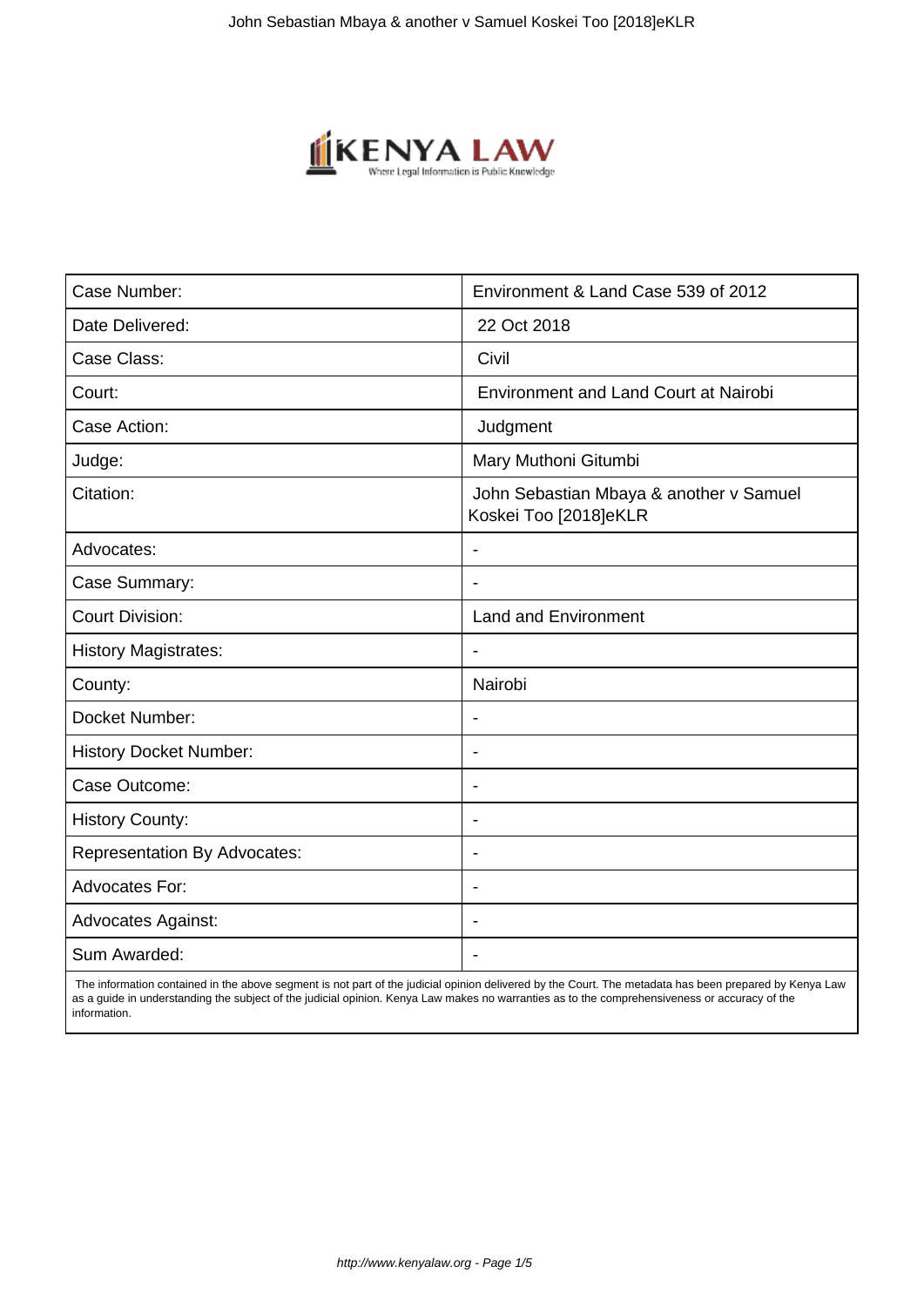## **REPUBLIC OF KENYA**

# **IN THE ENVIRONMENT AND LAND COURT AT NAIROBI**

#### **ELC. CASE NO. 539 OF 2012**

**JOHN SEBASTIAN MBAYA.................................1ST PLAINTIFF**

**MARGARET TEEI MBAYA...............................2ND PLAINTIFF**

## **VERSUS**

**SAMUEL KOSKEI TOO................................................DEFENDANT**

#### **JUDGMENT**

This suit was filed by way of a Plaint dated  $22<sup>nd</sup>$  August 2012 and filed on  $24<sup>th</sup>$  August 2012 in which the Plaintiffs sought for Judgment against the Defendant as follows:

(a) A declaration that the Defendant's entry and encroachment into the Plaintiffs' parcel of land known as L.R. No. 2259/15/57 (hereinafter referred to as the "suit property") is illegal, unlawful and amounting to trespass.

(b) An order of demolition of the structures that heave been built on the suit property by the Defendant.

(c) Costs for the surveyor who identified the encroachment on the suit property by the Defendant and the cost of the Plaintiffs' advocates.

(d) General damages for trespass on the suit property by the Defendant.

(e) Costs of this suit.

## **The Pleadings**

In the Plaint, the Plaintiffs stated that they are the registered proprietors of the suit property which is located in Karen and measures 0.2017 hectares. They further stated that the Defendant is the owner of the adjacent and neighboring parcel of land known as Land Reference No. 2259/15/58 (hereinafter referred to as the "adjacent property"). The Plaintiffs stated further that sometimes in the year 2009, the Defendant commenced some construction works on the adjacent property which included, inter alia, building a perimeter boundary wall around the adjacent property. The Plaintiffs stated that the building encroached into the suit property. The Plaintiffs indicated that upon noticing this encroachment, they contacted the Defendant with a view of discussing the extent of the encroachment. They stated that both parties agreed that the Plaintiffs would engage a surveyor who would measure the suit property and establish the extent of the encroachment. The Plaintiffs stated that they engaged M/s Two EMS Associates Ltd who visited the site and carried out survey measurements to identify, confirm and re-establish the beacons on the suit property as per the Deed Plan and the survey map. The Plaintiffs stated that the said surveyor established that the Defendant had encroached into the suit property by 14.15 metres on the North – Western boundary and by 16.45 metres on the South – Eastern boundary. The Plaintiffs indicated that the said surveyors prepared a Report containing these findings which they would produce at the hearing. The Plaintiffs also stated that they wrote to the Defendant on 23<sup>rd</sup> October 2009 forwarding to him the surveyor's report but that the Defendant did not immediately respond. The Plaintiffs stated that they proceeded to serve the Defendant with 14 days' notice to vacate from the suit property. They also indicated that the Defendant chose to contract his own surveyors and responded to the Plaintiffs confirming the encroachment and pleading for his main house to be saved. The Plaintiffs further stated that the Defendant offered to purchase the suit property as a way of sorting out the problem. The Plaintiffs stated that they considered this request and on humanitarian grounds agreed to sell the suit property to the Defendant at a purchase price of Kshs. 18 million. They stated that they entered into a Sale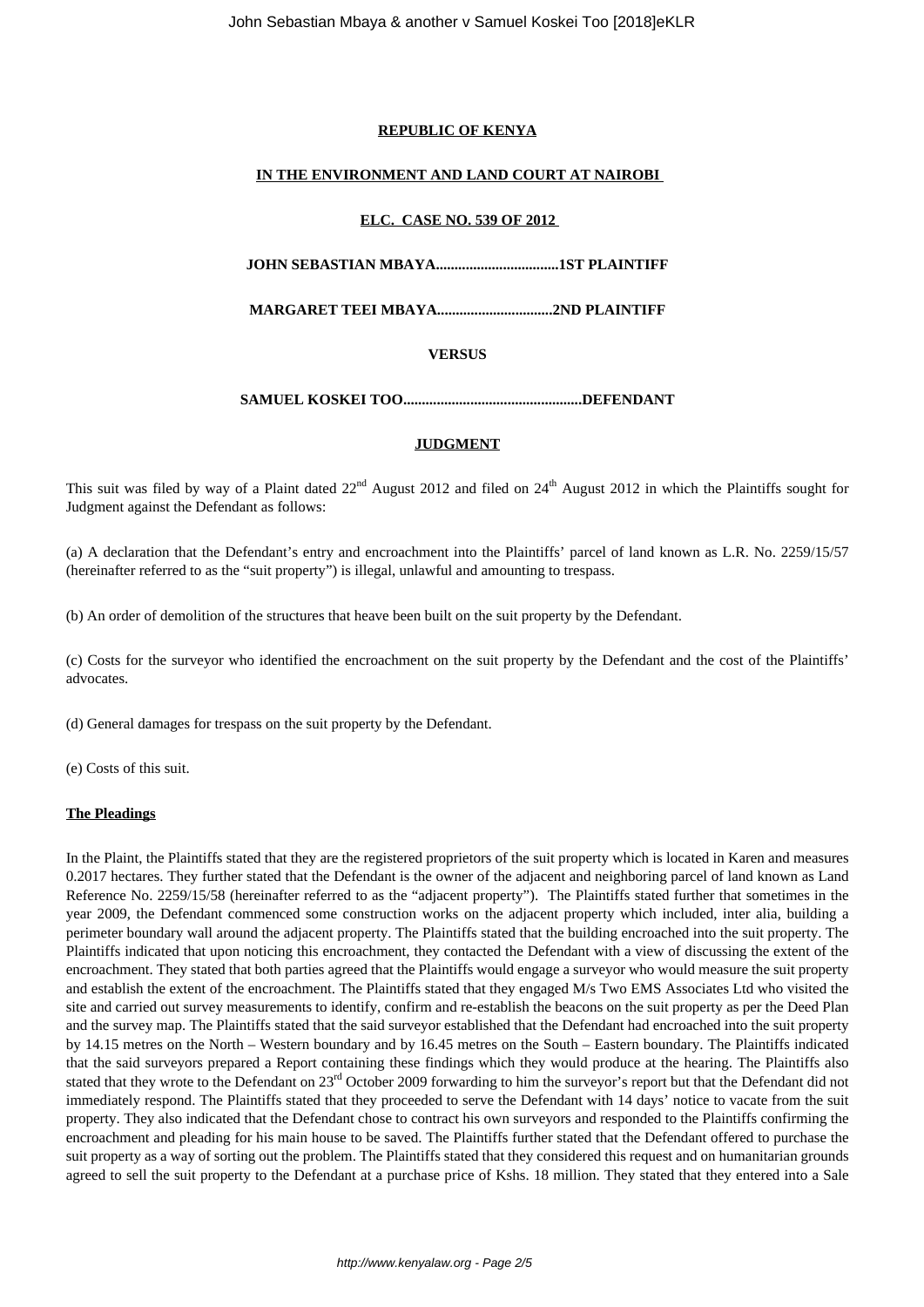Agreement with the Defendant to this effect on  $17<sup>th</sup>$  September 2010. The Plaintiffs averred that it was a term of the said Sale Agreement that the Defendant would pay to the Plaintiffs a deposit of Kshs. 3,500,000/- at the time of execution. They stated that the Defendant breached that terms as he only paid them Kshs. 2 million 10 days after the said Sale Agreement was executed. The Plaintiffs averred that as a result of that breach, they were compelled to terminate the said Sale Agreement and to refund the Defendant the Kshs. 2 million on 28<sup>th</sup> September 2010. The Plaintiffs further averred that sometimes in January 2012, the Defendant approached them and pleaded that he had gotten into financial problems but was not out of them and was ready to purchase the suit property at Kshs. 22 million. The Plaintiffs averred that up to date, the Defendant has neither purchased the suit property nor removed his structures build on the suit property despite several reminders and requests.

The Defendant entered appearance on 19<sup>th</sup> September 2012 but did not file a defence. The Plaintiffs filed their Request for Judgment on  $18^{th}$  December 2012 and their request was granted on  $14^{th}$  February 2013.

#### **The Evidence**

The matter proceeded for formal proof on  $16<sup>th</sup>$  May 2017 when only the 1<sup>st</sup> Plaintiff testified. The 1<sup>st</sup> Plaintiff, John Sebastian Mbaya, told the court that he together with the  $2<sup>nd</sup>$  Plaintiff, who is his wife, are the registered owners of the suit property. He produced a copy of the title deed before court as evidence of this assertion. He then told the court that the Defendant was the owner of the adjacent property and that he had encroached into the suit property. The 1<sup>st</sup> Plaintiff told the court that in the year 2009, he visited the suit property and found that the Defendant had put up a stone perimeter wall on the suit property. He stated that he approached the Defendant and told him of this encroachment. He told the court that the Defendant told him to engage a surveyor to identify the beacons and find out if there was encroachment. He stated that he approached a land surveyor who identified the beacons and gave him a report showing that the Defendant had encroached into the suit property. The 1<sup>st</sup> Plaintiff produced the Surveyor's Report in evidence which showed that the Defendant had encroached into the suit property by 14.15 metres on the North – Western boundary and by 16.45 metres on the South – Eastern boundary. He told the court that he sent this Surveyor's Report to the Defendant who chose to engage his own surveyor. The 1<sup>st</sup> Plaintiff told the court that the Defendant's surveyor arrived at the same finding as his surveyor. He further told the court upon receiving the confirmation from his own surveyor that he had encroached into the suit property, the Defendant wrote to him an undated letter received on  $28<sup>th</sup>$  January 2010 confirming the encroachment, apologizing for it and pleading that his house be saved. The 1<sup>st</sup> Plaintiff produced a copy of the said letter. The 1<sup>st</sup> Plaintiff told the court that the suit property could not be subdivided due to the minimum acreage of parcel in Karen of  $\frac{1}{2}$  acre so they decided that the Defendant purchases the entire suit property. He told the court that they entered into a Sale Agreement dated  $17<sup>th</sup>$  September 2010, in which they agreed to sell the suit property to the Defendant for Kshs. 18 million. He added that it was a term of that Sale Agreement, a copy of which he produced, that the Defendant was to pay them a deposit of Kshs. 3,750,000/- upon execution and the balance within 90 days. He told the court that the Defendant only paid them a deposit of Kshs. 2 million. He further stated that as a result of this breach, they called off the transaction and refunded to the Defendant his Kshs. 2 million. He then told the court that sometime in 2012, he decided to develop the suit property. He testified that he wrote to the Defendant to remove his structures on the suit property to enable him to develop it. He told the court that come June 2012, the Defendant approached them again with an explanation that he had financial problems that is why he had not managed to honour his obligation but made another offer to buy the suit property for Kshs. 22 million. The 1<sup>st</sup> Plaintiff told the court that they agreed to this offer but that the Defendant again failed to honour this offer. He stated that they proceeded with their plans to develop the suit property and commenced by building a perimeter wall which they could not complete because of the encroachment. He told the court that he had a subsequent engagement with the Defendant in which they agreed to sell the suit property to him for Kshs. 37,500,000/- inclusive of compensation for the perimeter wall. He stated that the terms were that the Defendant deposit with them Kshs. 20 million upon which they would sign a sale agreement. The  $1<sup>st</sup>$  Plaintiff stated that the Defendant only deposited Kshs. 8 million in 3 deposits. He told the court that the Defendant never paid any other amount to them. He told the court that they proceeded to develop the suit property with an office block, drawings of which were approved by the Nairobi County Government. He told the court that they were asking the court to declare the Defendant's encroachment into the suit property as illegal and trespass and to issue an order allowing them to demolish the structures built on the suit property.

#### **The Issues for Determination**

The following are the issues that arise for determination in this suit:

- (a) Whether the Plaintiffs are the registered proprietors of the suit property.
- (b) Whether the Defendant has illegally and unlawfully encroached into the suit property amounting to trespass.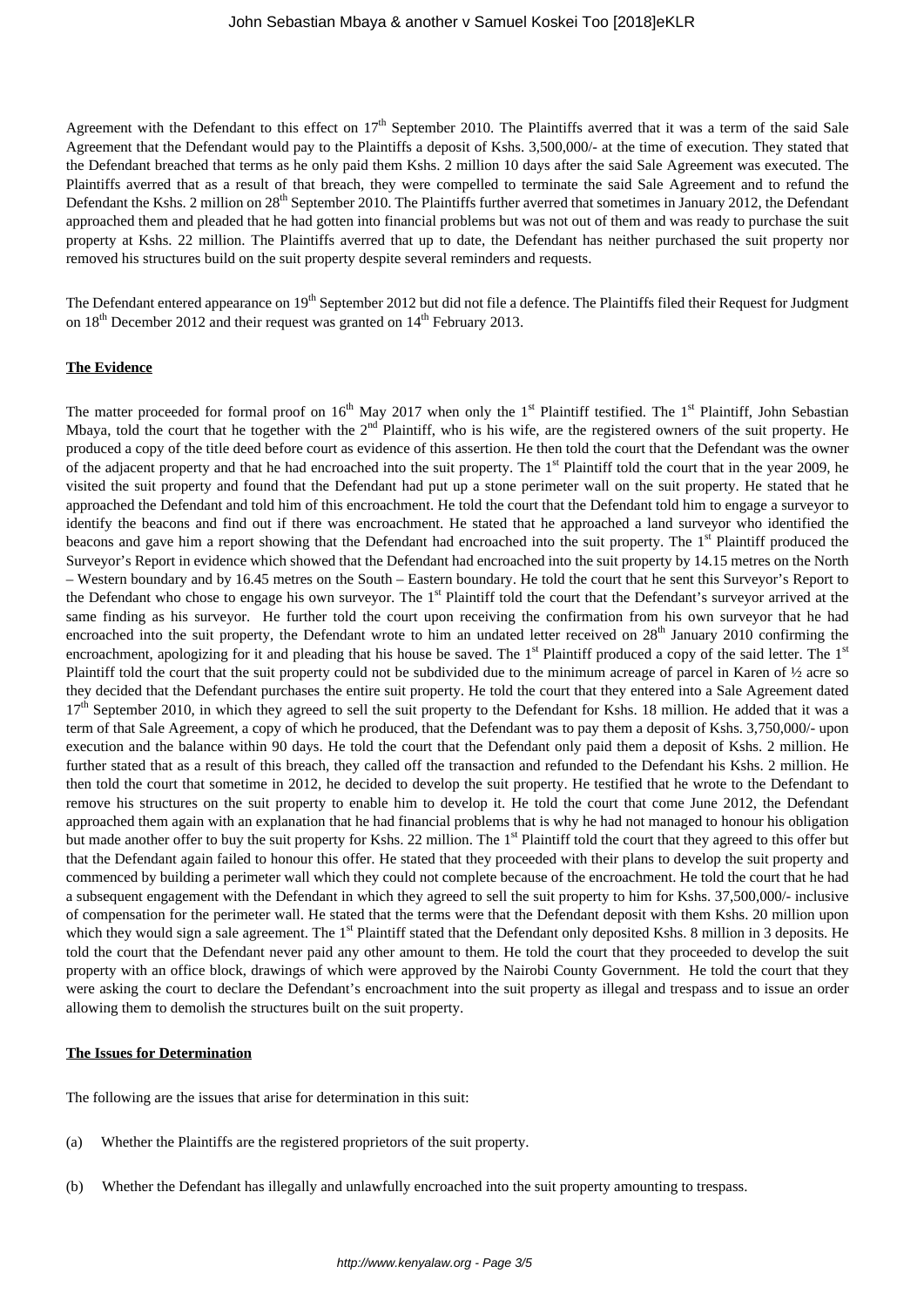(c) Whether or not to issue an order of demolition of the structures that have been built on the suit property by the Defendant.

(d) Whether to order the Defendant to pay the costs of the surveyor who identified the encroachment on the suit property by the Defendant.

(e) Whether to condemn the Defendant to pay the Plaintiffs general damages for trespass on the suit property.

(f) Determine who is to bear the costs of this suit.

#### **Analysis and Determination**

(a) Whether the Plaintiffs are the registered proprietors of the suit property.

In his assertion that he and the  $2<sup>nd</sup>$  Plaintiff are the registered proprietors of the suit property, the 1<sup>st</sup> Plaintiff produced a copy of their title deed. The law is very clear on the position of title holders of land such as the Plaintiffs. The position of the holder of a title deed over a parcel of land is well stated in **Section 26(1)** of the **Land Registration Act** which provides as follows:

*"The certificate of title issued by the Registrar upon registration, or to a purchaser of land upon a transfer … shall be taken by all courts as prima facie evidence that the person named as proprietor of the land is the absolute and indefeasible owner , … and the title of that proprietor shall not be subject to challenge, except-*

*(a) On the ground of fraud or misrepresentation to which the person is proved to be a party; or*

#### *(b) Where the certificate of title has been acquired illegally, unprocedurally or through a corrupt scheme."*

In this suit, the Plaintiffs' title to the suit property has not been challenged in any way by the Defendant on any of the grounds enumerated above. That being the case, this court finds that the Plaintiffs are the duly registered proprietors of the suit property.

#### (b) Whether the Defendant has illegally and unlawfully encroached into the suit property amounting to trespass.

It is the Plaintiffs' contention that the Defendant, who is the registered proprietor of the adjacent property, has illegally and unlawfully encroached into the suit property. As evidence to prove this assertion, the  $1<sup>st</sup>$  Plaintiff produced to this court a Survey Report dated 19<sup>th</sup> October 2009 prepared by M/s Two EMS Associates Ltd. According to that report, the said surveyor established that the Defendant had encroached into the suit property by 14.15 metres on the North – Western boundary and by 16.45 metres on the South – Eastern boundary. When this report was forwarded to the Defendant, the Defendant wrote an undated letter received by the Plaintiffs on 28<sup>th</sup> January 2010, a copy of which was produced in court, in which by his own admission the Defendant confirmed that the said encroachment was true and he apologized for it.

My finding is that the Defendant admitted the encroachment as alleged by the Plaintiffs.

# (c) Whether or not to issue an order of demolition of the structures that have been built on the suit property by the Defendant.

With the finding that the Plaintiffs are the registered proprietors of the suit property, it follows that the Plaintiffs have the rights over the suit property as set out in **section 24(a)** of the **Land Registration Act** which provides as follows:

## *"Subject to this Act, the registration of a person as the proprietor of land shall vest in that person the absolute ownership of that land together with all rights and privileges belonging or appurtenant thereto."*

One of the rights and privileges belonging to ownership of land is the right to have exclusive use and possession of the land to the exclusion of all others. In this particular case, the Plaintiffs, as the registered proprietors of the suit property, are entitled to have full